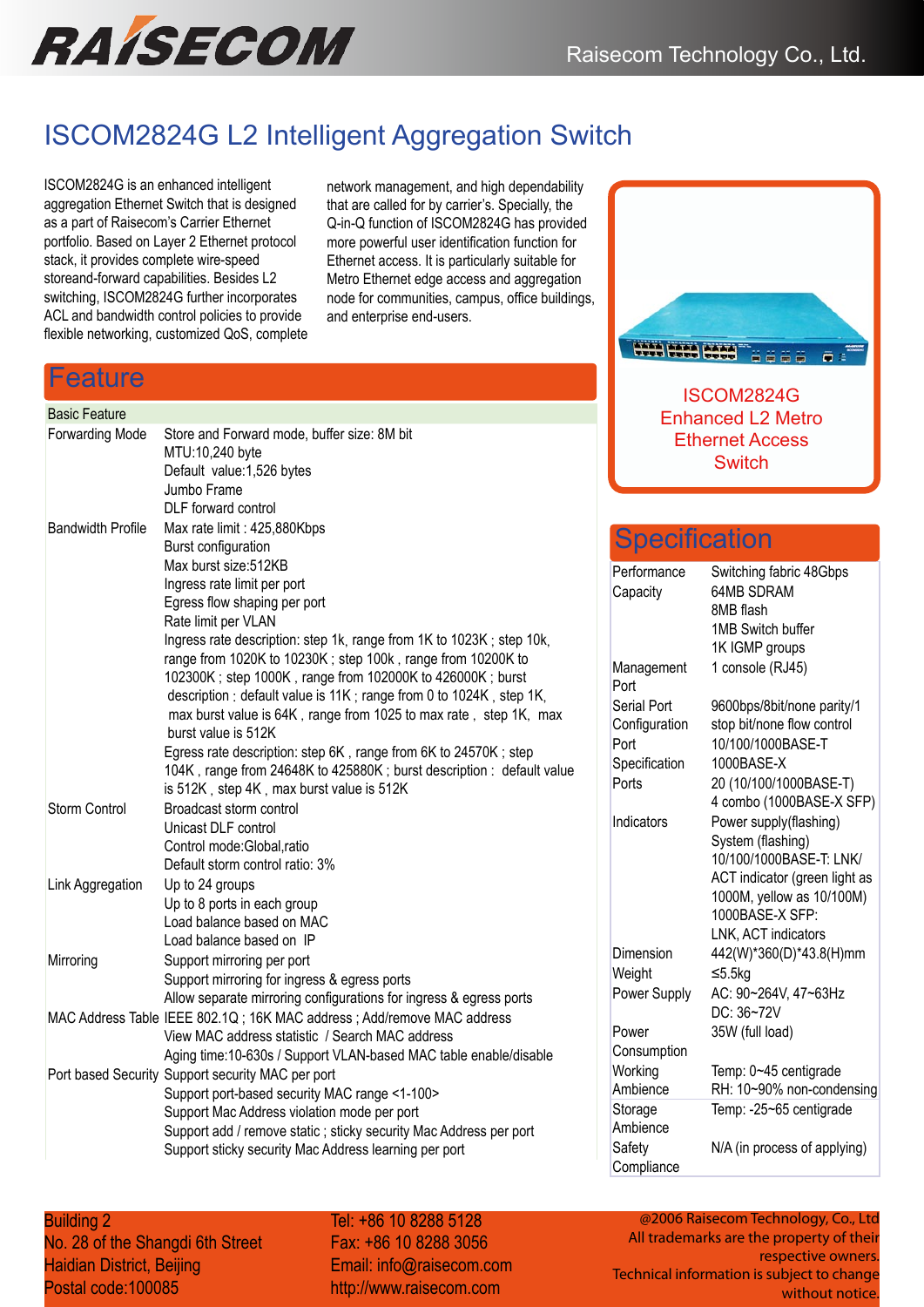# **RAÍSECOM**

| <b>Multicast</b>           | 1,024 multicast addresses<br>Static multicast group                                                                                                                                                                                                                                                                            | <b>Compliance</b>        |                                                                                                                                                          |
|----------------------------|--------------------------------------------------------------------------------------------------------------------------------------------------------------------------------------------------------------------------------------------------------------------------------------------------------------------------------|--------------------------|----------------------------------------------------------------------------------------------------------------------------------------------------------|
|                            | IGMP Snooping (V1, V2, V3)<br>Multicast filtering & unknown multicast discard<br><b>MVR</b>                                                                                                                                                                                                                                    | <b>MIB</b><br>Management | 802-1x-2004-MIB<br><b>DISMAN-PING-MIB</b><br>DOT3-OAM-MIB                                                                                                |
| <b>STP</b>                 | <b>STP</b><br><b>RSTP</b><br><b>MSTP</b><br>64 instances<br>Hardware supports 255 STG                                                                                                                                                                                                                                          |                          | IEEE8021-CFM-MIB81<br><b>RFC1213</b><br><b>RFC1493</b><br><b>RFC1757</b><br><b>RFC1907</b>                                                               |
| <b>Flow Control</b>        | IEEE 802.3x in full duplex mode<br>Back pressure in half duplex mode<br>Support port-based configurations                                                                                                                                                                                                                      |                          | <b>RFC2233</b><br><b>RFC2571</b><br><b>RFC2572</b>                                                                                                       |
| <b>VLAN</b>                | IEEE 802.1Q VLAN<br>4K active VLANs<br>Support to overwrite PVID                                                                                                                                                                                                                                                               |                          | RFC2573N<br>RFC2573P<br><b>RFC2573T</b>                                                                                                                  |
| QinQ                       | Support port QinQ<br>Support flexible QinQ<br>Support 1024 flexible QinQ configuration entries<br>Support double-tagging VLAN swapping<br>Support egress VLAN swapping<br>Support N: 1 VLAN swapping (both ingress & egress direction)<br>Support 128 N: 1 VLAN swapping per device<br>Support 128 N: 1 VLAN swapping per port |                          | <b>RFC2574</b><br><b>RFC2575</b><br><b>RFC2665</b><br>RFC2674P<br><b>RFC4363Q</b><br><b>TRACEROUTE</b><br>RAISECOM-ACL-MIB<br>RAISECOM-CABLE-            |
| <b>VLAN Groups</b>         | 128 VLAN groups<br>VLAN groups statistics<br>VLAN groups CoS value override<br>Support CoS-to-queue mapping based on VLAN group<br>Support VLAN group CoS value remarking<br>VLAN groups rate limit<br>Support DSCP value markdown once over rate-limit<br>Support dataflow-to-queue mapping once over rate-limit              |                          | <b>DIAGNOSE-MIB</b><br>RAISECOM-COMMON-<br>MANAGEMENT-MIB<br>RAISECOMDOT1XMIB<br>RAISECOM-EXTEND-OAM-<br>UPGRADE-MIB<br>RAISECOM-EXTOAM-MIB<br>RAISECOM- |
| <b>Transparent Relay</b>   | <b>BPDU</b><br>DOT1X<br><b>LACP</b><br>Specifying VLAN to receive specific multicast                                                                                                                                                                                                                                           |                          | <b>IPSOURCEGUARS-MIB</b><br>RAISECOM-KEEPALIVE-MIB<br>RAISECOM-OAM-MIB<br>RAISECOM-OPTICAL-                                                              |
| Digital Diagnostic         | SFP digital diagnostic                                                                                                                                                                                                                                                                                                         |                          | <b>MONITOR-MIB</b><br>RAISECOM-PPPOEAGENT-                                                                                                               |
| Cable Diagnostic           | Support                                                                                                                                                                                                                                                                                                                        |                          | <b>MIB</b>                                                                                                                                               |
| Port Loopback<br>Detection | Individual port will be shutdown if loopback is detected                                                                                                                                                                                                                                                                       |                          | RAISECOM-QOS-MIB<br>RAISECOM-RCMP-MIB                                                                                                                    |
| <b>Ethernet Ring</b>       | RAISECOM Ethernet ring: $\leq 50$ ms recovery time<br>Max 8 ethernet rings, max 124 devices in each ring                                                                                                                                                                                                                       |                          | RAISECOM-RELAY-MIB<br>RAISECOM-REMOTE-                                                                                                                   |
| Port Backup                | Support                                                                                                                                                                                                                                                                                                                        |                          | MANAGEMENT-LOCAL-MIB                                                                                                                                     |
| <b>Advanced Feature</b>    |                                                                                                                                                                                                                                                                                                                                |                          | RAISECOM-REMOTE-<br>MANAGEMENT-REMOTE-                                                                                                                   |
| <b>ACL</b>                 | MAC-based ACL<br>IP-based ACL<br>ACL map (L2~L4 byte)<br>User customized ACL(offset range:22~28 bytes)                                                                                                                                                                                                                         |                          | <b>MIB</b><br>RAISECOM-RNDP-MIB<br>RAISECOM-RTDP-MIB                                                                                                     |
|                            | Based on port, protocol & VLAN                                                                                                                                                                                                                                                                                                 |                          | RAISECOM-SCHEDULE-MIB<br>RAISECOM-SYSLOG-<br>SERVICE-MIB                                                                                                 |

SWITCH-SYSTEM-MIB RAISECOM-UPGRADE-MIB RAISECOM-USER-MIB RC802-1X-MIB RCCFM RCDOT1AG

**Building 2 Co., Ltd., Ltd., Ltd., Ltd.** No. 28 of the Shang Haidian District, Beijing Postal code:100085 Building 2 No. 28 of the Shangdi 6th Street Tel: +86 10 8288 5128 Fax: +86 10 8288 3056 Fax: +86 10 8288 3056 Email: info@raisecom.com Email: info@raisecom.com http://www.raisecom.com http://www.raisecom.com

@2006 Raisecom Technology, Co., Ltd @2006 Raisecom Technology, Co., Ltd All trademarks are the property of their All trademarks are the property of their respective owners. respective owners. Technical information is subject to change Technical information is subject to change without notice. without notice.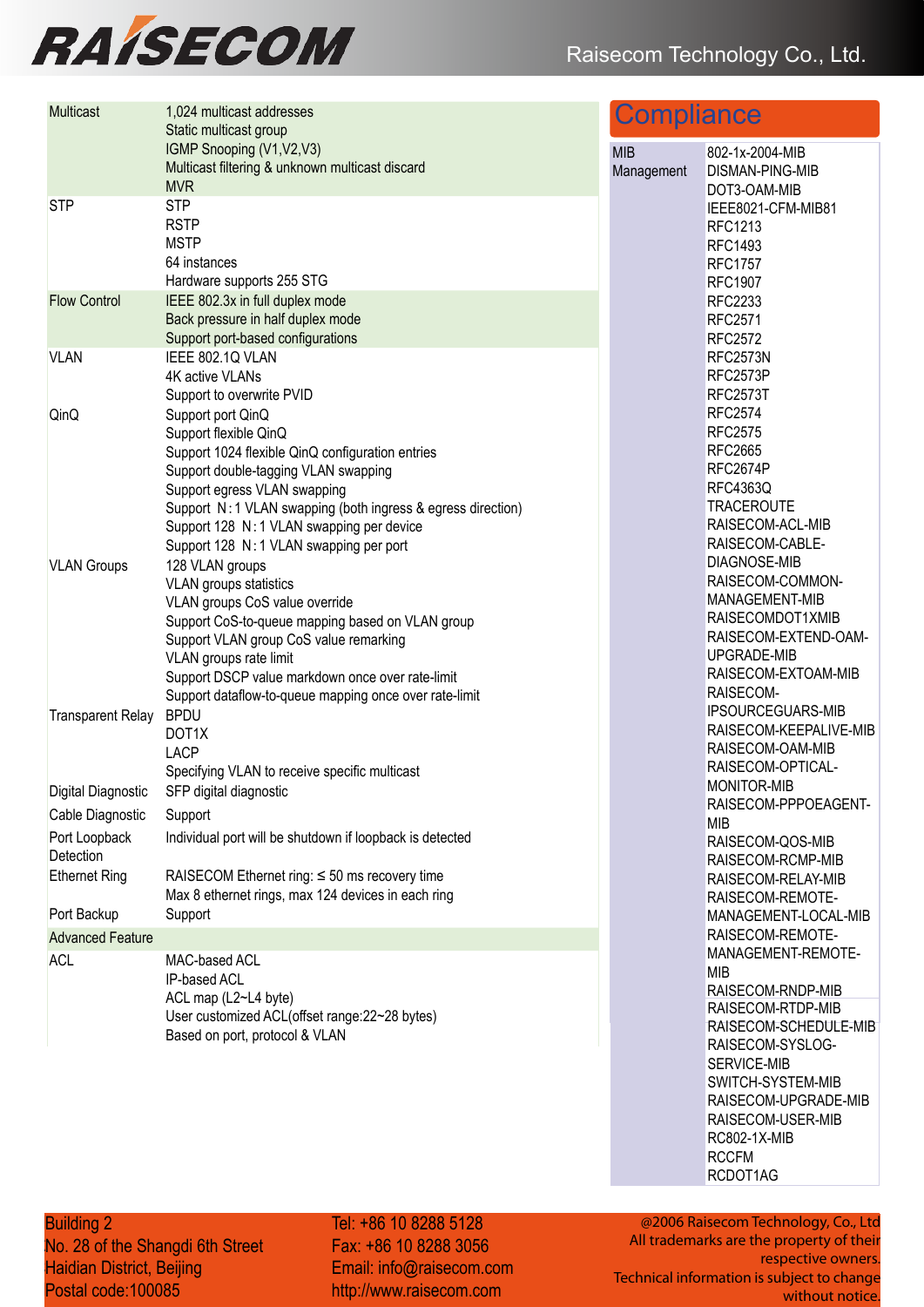## Raisecom Technology Co., Ltd.



| <b>MIB</b><br><b>RCQINQ</b><br>QoS<br>Support CoS-to-queue mapping<br><b>RCSLA</b><br>Management<br>Support DSCP-to-queue mapping<br><b>RCVLANGROUP</b><br>Support port priority Override<br><b>RMONMIB</b><br>Support port TRUST mode<br>SWITCH-AUTOCONFIG-MIB<br>Support TRUST port priority<br>SWITCH-DAI-MIB<br>Support TRUST CoS priority<br>SWITCH-DHCPCLIENT-MIB<br>Support TRUST DSCP priority<br>SWITCH-DHCPOPTION-MIB<br>Support Global queue scheduling<br>SWITCH-DHCPSNOOPING-<br>Support 8 queue<br><b>MIB</b><br>Support SP / WRR / SP+WRR<br>SWITCH-ERING-MIB<br>WRR weight range1 -255<br>SWITCH-FILTER-MIB<br>Support flow statistics / flow-based mirroring / flow-based rate-limit / flow-<br>SWITCH-IFEXTEND-MIB<br>based redirection / flow-based VLAN swapping / flow-based Change Cos /<br>SWITCH-IPDHCPSERVER-<br>flow-based Change DSCP / flow-based Change IP priority<br><b>MIB</b><br>Support ACL hardware filter<br>Filter<br>SWITCH-L3FILTER-MIB<br>Support egress port filter<br>Support indicated ingress/egress port filtering<br><b>MIB</b><br>Hardware support1024dataflow<br>SWITCH-MACCONFIG-MIB<br>Support switch access IP packet filter<br>SWITCH-MSTP-MIB<br>User classifiaction & password protection<br><b>Safety Feature</b><br>SWITCH-MVR-MIB<br>RADIUS / TACAS+ / DOT1X<br>SWITCH-NTP-MIB<br>Binding of MAC address & port<br>Port protection<br>PPPoE Agent<br>SWITCH-PORTSTATISTIC-<br>Support ip source guard<br><b>MIB</b><br>Support dynamic ARP inspection<br>SWITCH-RATELIMIT-MIB<br>Debug information output<br>Maintenance<br>SWITCH-RSTP-MIB<br>PING (Packet Internet Groper)<br>SWITCH-SNMP-MIB<br>Telnet Client / Trace route / Port statistic / Port dynamic statistic<br>SWITCH-SYSTEM-MIB<br>Password Recovery<br>Support<br>SWITCH-TRUNK-MIB<br>SWITCH-VLANCFG-MIB<br><b>Management Feature</b><br>CLI / ARP / Telnet / Console<br><b>System Management</b><br>16 Layer 3 interfaces, Super VLAN, max 4K VLAN<br>Support SSH version 2 server(muti-clients)<br>RMON1, 2, 3 & 9<br>SNMP / Bridge MIB (RFC1493)<br><b>RAISECOM NMS</b><br>Web management / System log<br>Hierarchical alarms / Link alarm per port / Keepalive report / Fault pass<br>through<br>Sub-module information management<br>RAISECOM Neighbor Discovery Protocol (RNDP)<br><b>Cluster Management</b><br>RAISECOM Topology Discovery Protocol (RTDP)<br>RAISECOM Cluster Management Protocol (RCMP)<br>RAISECOM Cluster Program<br>Support auto configuration<br><b>Auto Configuration</b><br>Software Upgrade<br>Xmodem / FTP upgrade in BOOTROM<br>FTP/TFTP<br>Scheduling<br>Support system scheduling<br>Timezone / Time modification / DST / NTP<br>Time Management<br>System time synchronization by SNTP Client<br><b>DHCP</b><br>DHCP Snooping / DHCP Client / DHCP Server / DHCP Option82 |  |                                                                          |
|----------------------------------------------------------------------------------------------------------------------------------------------------------------------------------------------------------------------------------------------------------------------------------------------------------------------------------------------------------------------------------------------------------------------------------------------------------------------------------------------------------------------------------------------------------------------------------------------------------------------------------------------------------------------------------------------------------------------------------------------------------------------------------------------------------------------------------------------------------------------------------------------------------------------------------------------------------------------------------------------------------------------------------------------------------------------------------------------------------------------------------------------------------------------------------------------------------------------------------------------------------------------------------------------------------------------------------------------------------------------------------------------------------------------------------------------------------------------------------------------------------------------------------------------------------------------------------------------------------------------------------------------------------------------------------------------------------------------------------------------------------------------------------------------------------------------------------------------------------------------------------------------------------------------------------------------------------------------------------------------------------------------------------------------------------------------------------------------------------------------------------------------------------------------------------------------------------------------------------------------------------------------------------------------------------------------------------------------------------------------------------------------------------------------------------------------------------------------------------------------------------------------------------------------------------------------------------------------------------------------------------------------------------------------------------------------------------------------------------------------------------------------------------------------------------------------------------------|--|--------------------------------------------------------------------------|
|                                                                                                                                                                                                                                                                                                                                                                                                                                                                                                                                                                                                                                                                                                                                                                                                                                                                                                                                                                                                                                                                                                                                                                                                                                                                                                                                                                                                                                                                                                                                                                                                                                                                                                                                                                                                                                                                                                                                                                                                                                                                                                                                                                                                                                                                                                                                                                                                                                                                                                                                                                                                                                                                                                                                                                                                                                        |  | SWITCH-LINKSTATETRACK-<br>SWITCH-PORTBACKUP-MIB<br>SWITCH-PORTMIRROR-MIB |
|                                                                                                                                                                                                                                                                                                                                                                                                                                                                                                                                                                                                                                                                                                                                                                                                                                                                                                                                                                                                                                                                                                                                                                                                                                                                                                                                                                                                                                                                                                                                                                                                                                                                                                                                                                                                                                                                                                                                                                                                                                                                                                                                                                                                                                                                                                                                                                                                                                                                                                                                                                                                                                                                                                                                                                                                                                        |  |                                                                          |
|                                                                                                                                                                                                                                                                                                                                                                                                                                                                                                                                                                                                                                                                                                                                                                                                                                                                                                                                                                                                                                                                                                                                                                                                                                                                                                                                                                                                                                                                                                                                                                                                                                                                                                                                                                                                                                                                                                                                                                                                                                                                                                                                                                                                                                                                                                                                                                                                                                                                                                                                                                                                                                                                                                                                                                                                                                        |  |                                                                          |
|                                                                                                                                                                                                                                                                                                                                                                                                                                                                                                                                                                                                                                                                                                                                                                                                                                                                                                                                                                                                                                                                                                                                                                                                                                                                                                                                                                                                                                                                                                                                                                                                                                                                                                                                                                                                                                                                                                                                                                                                                                                                                                                                                                                                                                                                                                                                                                                                                                                                                                                                                                                                                                                                                                                                                                                                                                        |  |                                                                          |
|                                                                                                                                                                                                                                                                                                                                                                                                                                                                                                                                                                                                                                                                                                                                                                                                                                                                                                                                                                                                                                                                                                                                                                                                                                                                                                                                                                                                                                                                                                                                                                                                                                                                                                                                                                                                                                                                                                                                                                                                                                                                                                                                                                                                                                                                                                                                                                                                                                                                                                                                                                                                                                                                                                                                                                                                                                        |  |                                                                          |
|                                                                                                                                                                                                                                                                                                                                                                                                                                                                                                                                                                                                                                                                                                                                                                                                                                                                                                                                                                                                                                                                                                                                                                                                                                                                                                                                                                                                                                                                                                                                                                                                                                                                                                                                                                                                                                                                                                                                                                                                                                                                                                                                                                                                                                                                                                                                                                                                                                                                                                                                                                                                                                                                                                                                                                                                                                        |  |                                                                          |
|                                                                                                                                                                                                                                                                                                                                                                                                                                                                                                                                                                                                                                                                                                                                                                                                                                                                                                                                                                                                                                                                                                                                                                                                                                                                                                                                                                                                                                                                                                                                                                                                                                                                                                                                                                                                                                                                                                                                                                                                                                                                                                                                                                                                                                                                                                                                                                                                                                                                                                                                                                                                                                                                                                                                                                                                                                        |  |                                                                          |
|                                                                                                                                                                                                                                                                                                                                                                                                                                                                                                                                                                                                                                                                                                                                                                                                                                                                                                                                                                                                                                                                                                                                                                                                                                                                                                                                                                                                                                                                                                                                                                                                                                                                                                                                                                                                                                                                                                                                                                                                                                                                                                                                                                                                                                                                                                                                                                                                                                                                                                                                                                                                                                                                                                                                                                                                                                        |  |                                                                          |
|                                                                                                                                                                                                                                                                                                                                                                                                                                                                                                                                                                                                                                                                                                                                                                                                                                                                                                                                                                                                                                                                                                                                                                                                                                                                                                                                                                                                                                                                                                                                                                                                                                                                                                                                                                                                                                                                                                                                                                                                                                                                                                                                                                                                                                                                                                                                                                                                                                                                                                                                                                                                                                                                                                                                                                                                                                        |  |                                                                          |
|                                                                                                                                                                                                                                                                                                                                                                                                                                                                                                                                                                                                                                                                                                                                                                                                                                                                                                                                                                                                                                                                                                                                                                                                                                                                                                                                                                                                                                                                                                                                                                                                                                                                                                                                                                                                                                                                                                                                                                                                                                                                                                                                                                                                                                                                                                                                                                                                                                                                                                                                                                                                                                                                                                                                                                                                                                        |  |                                                                          |

Tel: +86 10 8288 5128 Fax: +86 10 8288 3056 Fax: +86 10 8288 3056 Email: info@raisecom.com Email: info@raisecom.com http://www.raisecom.com http://www.raisecom.com

@2006 Raisecom Technology, Co., Ltd All trademarks are the property of their respective owners. Technical information is subject to change without notice.